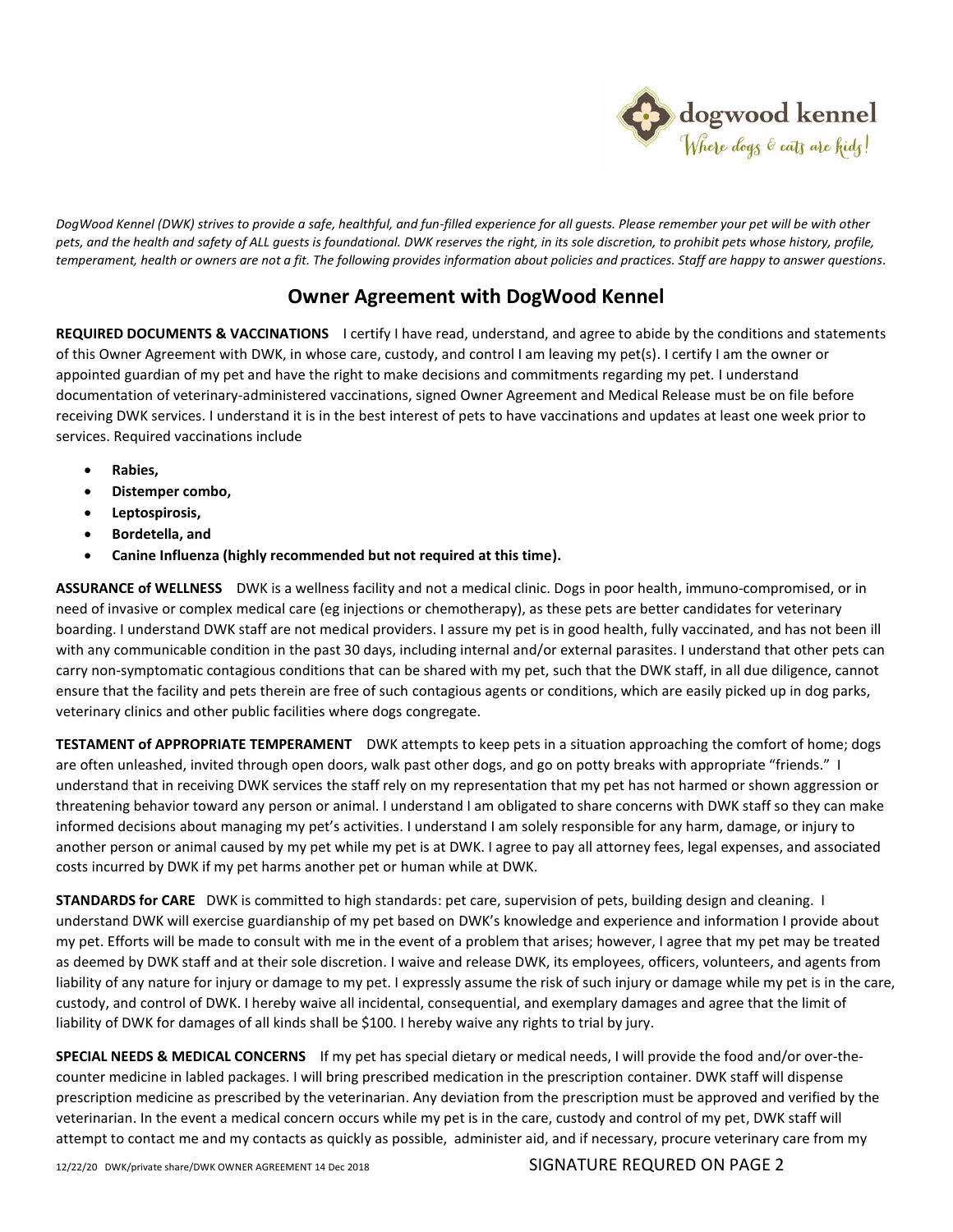veterinary clinic, Purdue College of Veterinary Medicine Animal Emergency Service, or another service to include rehousing my pet at a clinical facility. I assume full financial responsibility for any expenses incurred for treatment of accidental injury, illness, or symptoms arising during or after a pet's stay at DWK and understand that I may be billed by a separate provider or DWK may need to be reimbursed.

**RESERVATIONS & CANCELLATIONS** Advance reservations are required for services. I understand DWK staff hold a space for my pet preclluding that accommodation for another client. If a cancellation is necessary, I agree to give DWK as much advance notice as possible.I understand if I fail to cancel a reservation, I may be required to pay in advance for future reservations.

**LOBBY HOURS** DWK's lobby is open to the public Monday through Friday: 7-9am & 4:30-6:30pm; Saturday morning 7-9am & Sunday evening 4:30-6:30pm. I understand that DWK staff expects me to bring my pet and pick up my pet during these times. I may be able to arrange for the lobby to be opened at other times during normal business days for an additional staffing charge.

**FOOD, TOYS, TREATS & BEDDING** I understand I can provide amenities from home for my pet, such as washable bedding, treats, and/or safe toys (no ropes or rawhide). Items should be labeled with the pets first and last name. I understand DWK cannot guarantee all items will be returned or be in the same condition they arrived in. I understand pets are often subject to GI upset with a change in diet. It is best to bring my pet's accustomed food in an amount adequate for the reservation.

**SELECTED ACCOMMODATIONS** I understand DWK staff are trained and experienced with variations in accommodations and have the final determination as to which accommodation is best for my pet. Factors such as length of stay, activity level, age, proximity to outside doors, confinement concerns, roommates, weather, etc are considered. I understand DWK staff may move my pet if determined reassignment of accommodations is in the best interest of my pet, DWK or other pets.

**PAYMENT FOR SERVICES** I understand and agree that payment for DWK services is due in full at the time services are rendered. DWK rates are subject to change. Sleepover rates are nightly and based on my preference and/or availability of accommodation, DayPlay rates are daily, grooming fees are determined by breed, coat type, and condition, and training rates are determined on an individual basis in consultation with DWK's trainer. In the event of the need for long-term care, I understand I will be expected to arrange weekly payments throughout the stay.

**ABANDONMENT** I understand and agree that if my pet is not picked up by the date arranged, I authorize the cost of any resulting continued care at the same rate as contracted plus a daily fee equal to the contracted rate. If I do not pick my pet up, I agree to pay any and all associated costs incurred by suspected abandonment. I understand DWK will attempt to contact me and emergency contact names I provided, and failed attempts may result in DWK placing my pet in foster care after three days of suspected abandonment. After seven days of suspected abandonment, DWK may attempt to re-home my pet. I give DWK the right to surrender my pet to a shelter or person if I have not arranged an alternate plan and failed to pick my pet up after seven days. I understand that DWK will not be expected to assume perpetual housing and care of a pet where there is suspected abandonment.

**CAMERAS & MUSIC** I understand DWK uses cameras for security, promotional purposes, and distance viewing by staff and pets' families. Mine or my pet's image may appear in any of these. I give DWK permission to use and disseminate these images without express consent. DWK uses overhead music for relaxation and diversion. I understand DWK adheres to Copyright and Fair Use Guidelines in all use of audio and video programming.

**REVOCATION of THIS AGREEMENT** I certify I have read, understand and agree to this agreement, and it remains in effect for this and all future visits for all of my pets left in DWK's custody, care, and control unless I revoke it in writing, deliver the written revocation to DWK, and take possession of my pet. Revocation shall not effect liability for any visit prior to the effective time of revocation. DWK reserves the right to prohibit services to any pet or guest deemed a poor fit.

| Signature          | Date<br>___________________ |
|--------------------|-----------------------------|
| <b>Printed Nan</b> |                             |